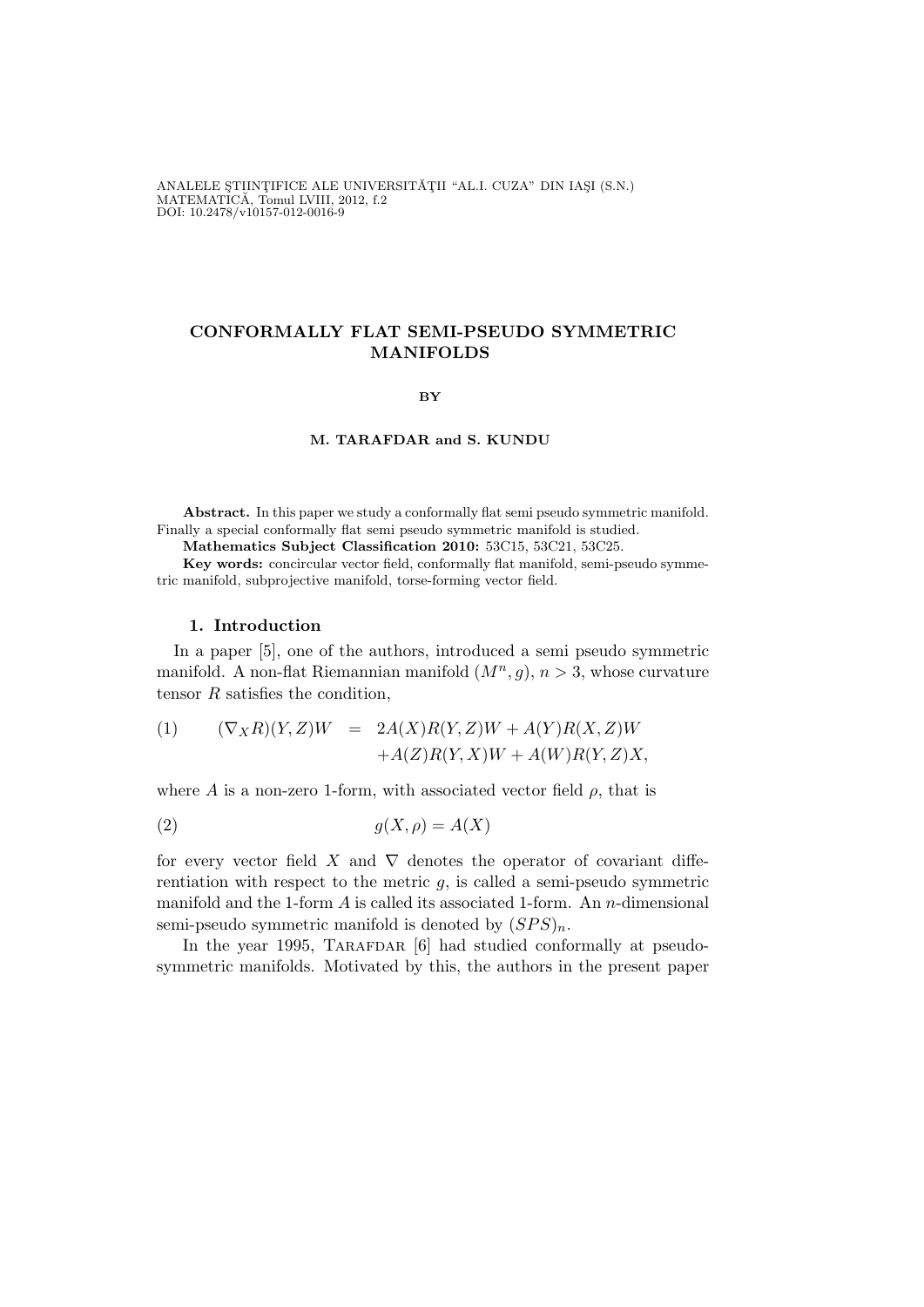410 M. TARAFDAR and S. KUNDU 2

dealt with a conformally flat  $(SPS)_n$ ,  $n > 3$ . It is shown that, in such a manifold, the vector field  $\rho$  defined by (2) is a torse forming vector field [4]. Considering a conformally flat  $(SPS)_n$ ,  $n > 3$ , of constant scalar curvature, it is shown that if in such a manifold, the associated 1-form A is not closed, then the vector field  $\rho$  is a proper torse forming vector field and if A is closed, then  $\rho$  is a proper concircular vector field. Further it is shown that if in a conformally flat  $(SPS)_n$ ,  $n > 3$ , of constant scalar curvature, the associated 1-form is closed, then the manifold is a subprojective manifold in the sense of Kagan [1].

The notion of a special conformally flat manifold was introduced by Chen and Yano [2]. The last section deals with a type of conformally flat  $(SPS)_n$ ,  $n > 3$ , in which a certain scalar is constant. It is shown that such an  $(SPS)_n$  is a special conformally flat manifold and by theorem [2], it is shown that such an  $(SPS)_n$ ,  $n > 3$ , can be isometrically immersed in Euclidean space  $\mathbb{R}^{n+1}$  as a hypersurface.

## 2. Preliminaries

We now consider some formulae [3], [5] which will be required in the study of conformally flat  $(SPS)_n$ . Let S and r denote respectively the Ricci tensor of type  $(0, 2)$  and the scalar curvature and L denote the symmetric endomorphism of the tangent space at each point of the manifold, corresponding to the Ricci tensor  $S$  i.e.,

$$
(3) \tS(X,Y) = g(LX,Y)
$$

for any vector fields  $X, Y$  in  $M$ . Let  $B$  be the 1-form defined by,

(4) 
$$
B(X) = A(LX) = g(LX, \rho)
$$

for any vector field  $X$  in  $M$ . From (1) we get,

(5) 
$$
(\nabla_X S)(Y,Z) = 2A(X)S(Y,Z) + A(Y)S(X,Z)
$$

$$
+A(Z)S(Y,X) + A(R(X,Y)Z).
$$

Contracting (5) we have,

(6) 
$$
dr(X) = 2A(X)r + 3A(LX) = 2A(X)r + 3B(X).
$$

Also,

(7) 
$$
(\nabla_X S)(Y, Z) - (\nabla_Z S)(Y, X) = A(X)S(Y, Z) - A(Z)S(X, Y) + A(R(X, Z)Y).
$$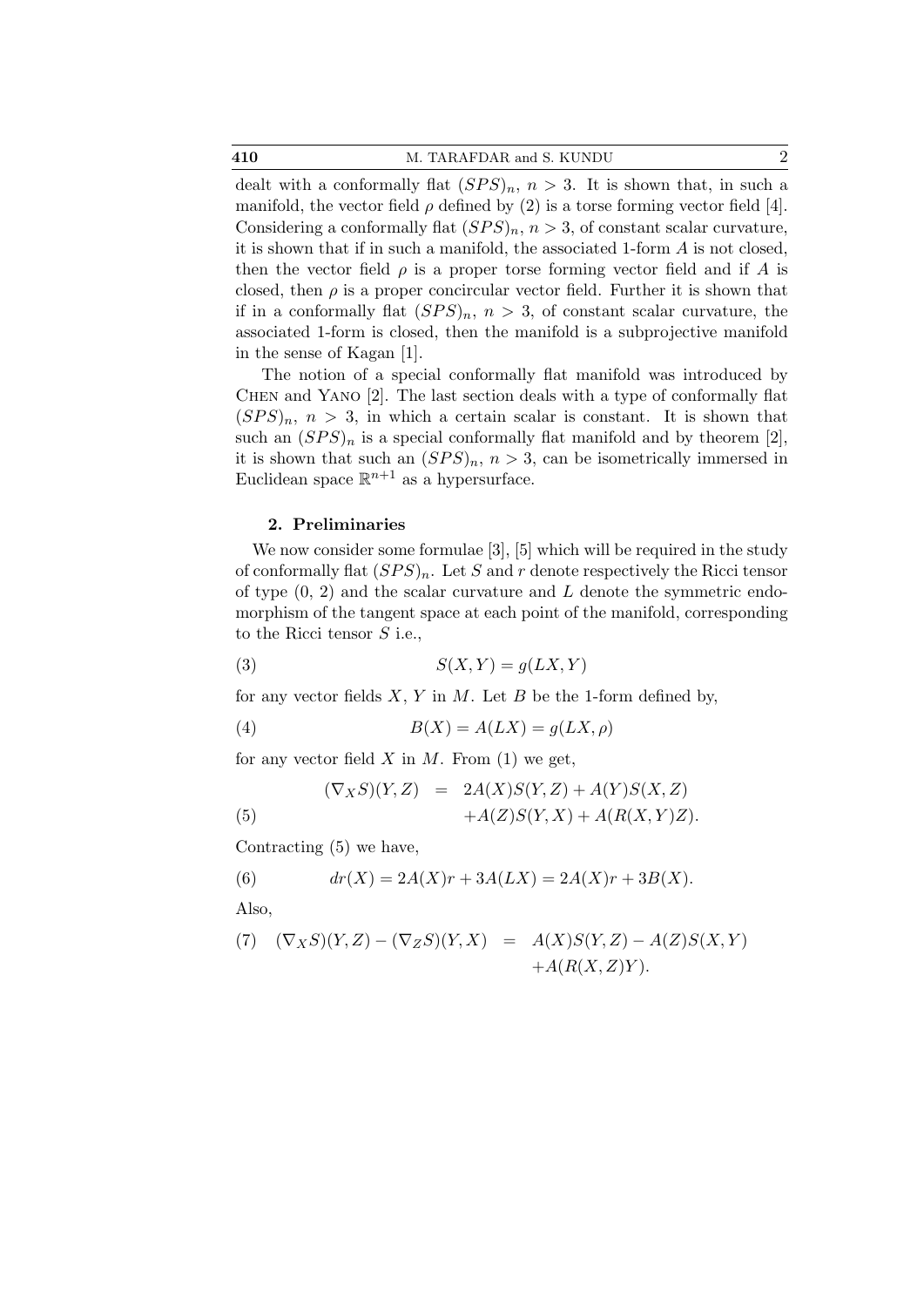We shall use these formulae later on. Let us recall:

**Definition 1.** A vector field  $\rho$  in a Riemannian manifold  $(M^n, g)$  is said to be torse forming [4] if it satisfies the equation  $\nabla_X \rho = a X + \omega(X)\rho$ , for every vector field X on M, where a is a non-zero scalar and  $\omega$  is a 1-form.

**Definition 2.** A vector field  $\rho$  is said to be concircular if  $\omega$  is a gradient vector field. If  $d\omega = 0$ , then  $\rho$  is said to be a proper concircular vector field [4].

# 3. Conformally flat  $(SPS)_n, n > 3$

It is known that in a conformally flat  $(SPS)_n$ ,  $n > 3$ , (on writing Y =  $Z; Z = Y$  in the equation (5.5) of [5])

(8) 
$$
0 = (n-1)A(X)S(Y,Z) - (n-1)A(Y)S(X,Z) - rA(X)g(Y,Z) + rA(Y)g(X,Z).
$$

Putting  $Z = \rho$  in (8) and using (3), (4) and (2), we get,

(9) 
$$
(n-1)A(X)B(Y) - (n-1)A(Y)B(X) = 0,
$$

$$
or, A(X)B(Y) - A(Y)B(X) = 0, \text{ as } n > 3.
$$

Hence,

$$
(10)\t\t\t B(X) = tA(X)
$$

holds for any vector field X in M where t is a scalar. Using  $(2)$ ,  $(3)$ ,  $(4)$ ,  $(10)$ we find from (8),  $(n-1)A(\rho)S(Y,Z)-(nt-t-r)A(Y)A(Z)-rA(\rho)g(Y,Z)$  = 0, i.e.,

(11) 
$$
S(Y,Z) = \frac{r}{n-1} g(Y,Z) + \frac{nt-t-r}{(n-1)A(\rho)} A(Y)A(Z).
$$

From (11) we get,

(12) 
$$
LY = \frac{r}{n-1}Y + \frac{nt - t - r}{n-1}\frac{A(Y)}{A(\rho)}\rho.
$$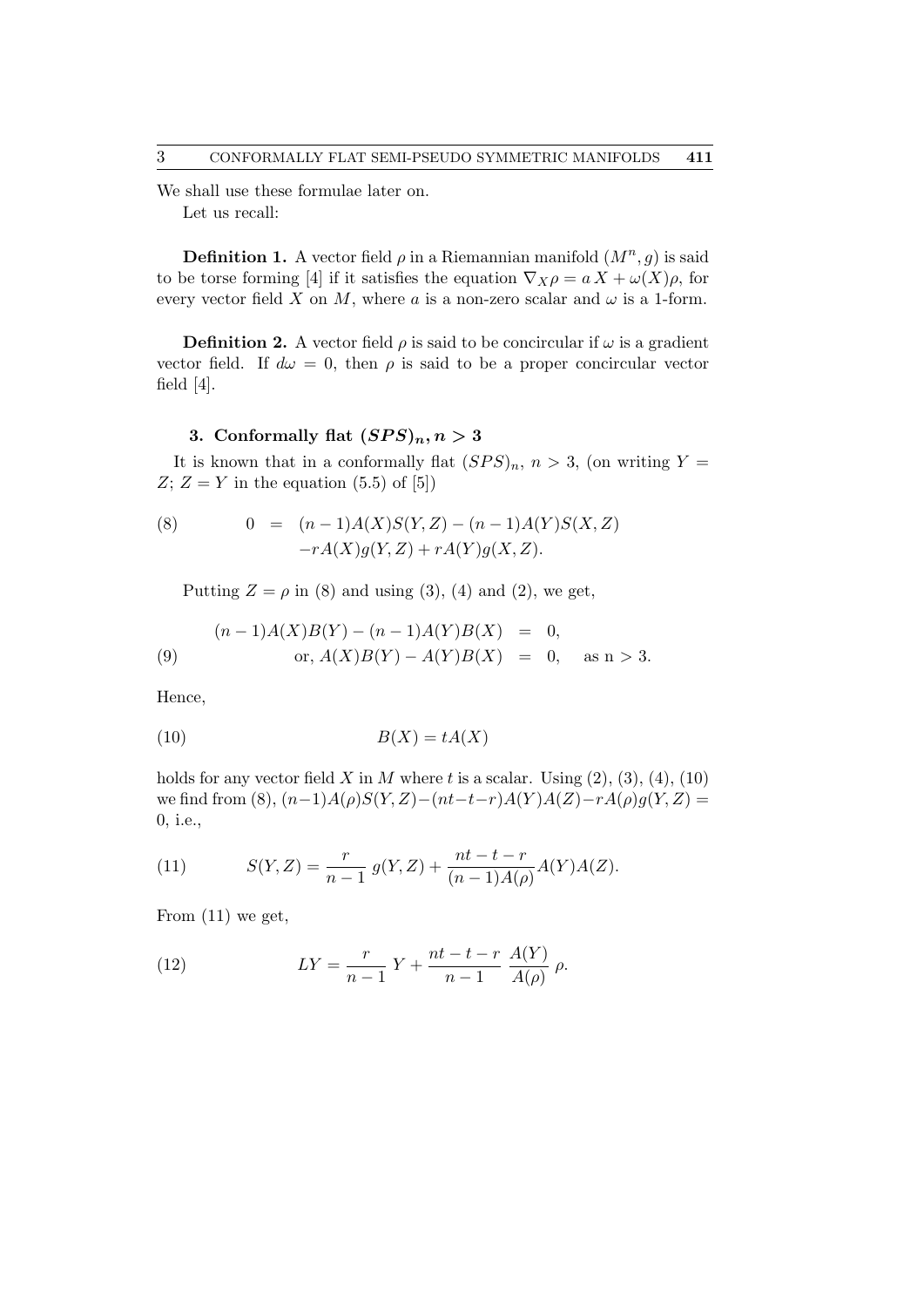Again in a conformally flat space,

$$
R(X,Y)Z = \frac{1}{n-2} [S(Y,Z)X - S(X,Z)Y + g(Y,Z)LX - g(X,Z)LY] + \frac{r}{(n-1)(n-2)} [g(X,Z)Y - g(Y,Z)X].
$$

Again,

(13) 
$$
A(R(X,Y)\rho) = g(R(X,Y)\rho, \rho) = 0
$$

and

(14) 
$$
A(R(X,\rho)Y) = \frac{t}{n-2} A(X)A(Y) - \frac{t}{n-2} g(X,Y)A(\rho).
$$

Using  $(13)$  we get from  $(5)$  on using  $(3),(4),(10)$ 

(15) 
$$
(\nabla_X S)(Y, \rho) = 2A(X)tA(Y) + tA(Y)A(X) + A(\rho)S(X, Y) = A(\rho)S(X, Y) + 3tA(X)A(Y).
$$

Again,  $(\nabla_X B)(Y) = \nabla_X B(Y) - B(\nabla_X Y) = A(Y) \nabla_X t + t \nabla_X a(Y)$  $t g(\nabla_X Y, \rho)$ , by (4) and  $(5) = A(Y)(X \cdot t) + t \nabla_X g(Y, \rho) - t g(\nabla_X Y, \rho)$ . Therefore,

(16) 
$$
(\nabla_X B)Y = (X \cdot t)A(Y) + tg(Y, \nabla_X \rho).
$$

Again,  $(\nabla_X S)(Y, \rho) = \nabla_X S(Y, \rho) - S(\nabla_X Y, \rho) - S(Y, \nabla_X \rho) = (\nabla_X B)(Y) S(Y, \nabla_X \rho)$ , by (3), (4). Therefore,

(17) 
$$
(\nabla_X S)(Y, \rho) = (X \cdot t) A(Y) + t g(Y, \nabla_X \rho) - S(Y, \nabla_X \rho), \text{ by (16)}.
$$

Hence from (15) and (17), it follows that,

(18) 
$$
A(\rho)S(X,Y) + 3tA(X)A(Y) = (X \cdot t)A(Y) + tg(Y, \nabla_X \rho) - S(Y, \nabla_X \rho),
$$

that is,

(19) 
$$
A(\rho) LX + 3tA(X)\rho = (X \cdot t)\rho + t(\nabla_X \rho) - L(\nabla_X \rho).
$$

Using  $(12)$ , we get

$$
\frac{r}{n-1} A(\rho)X + \left(\frac{nt-t-r}{n-1}\right) A(X)\rho
$$
  
=  $(X \cdot t)\rho + \left(\frac{nt-t-r}{n-1}\right) \nabla_X \rho - \left(\frac{nt-t-r}{n-1}\right) \left(\frac{A(\nabla_X \rho)}{A(\rho)}\right) \rho.$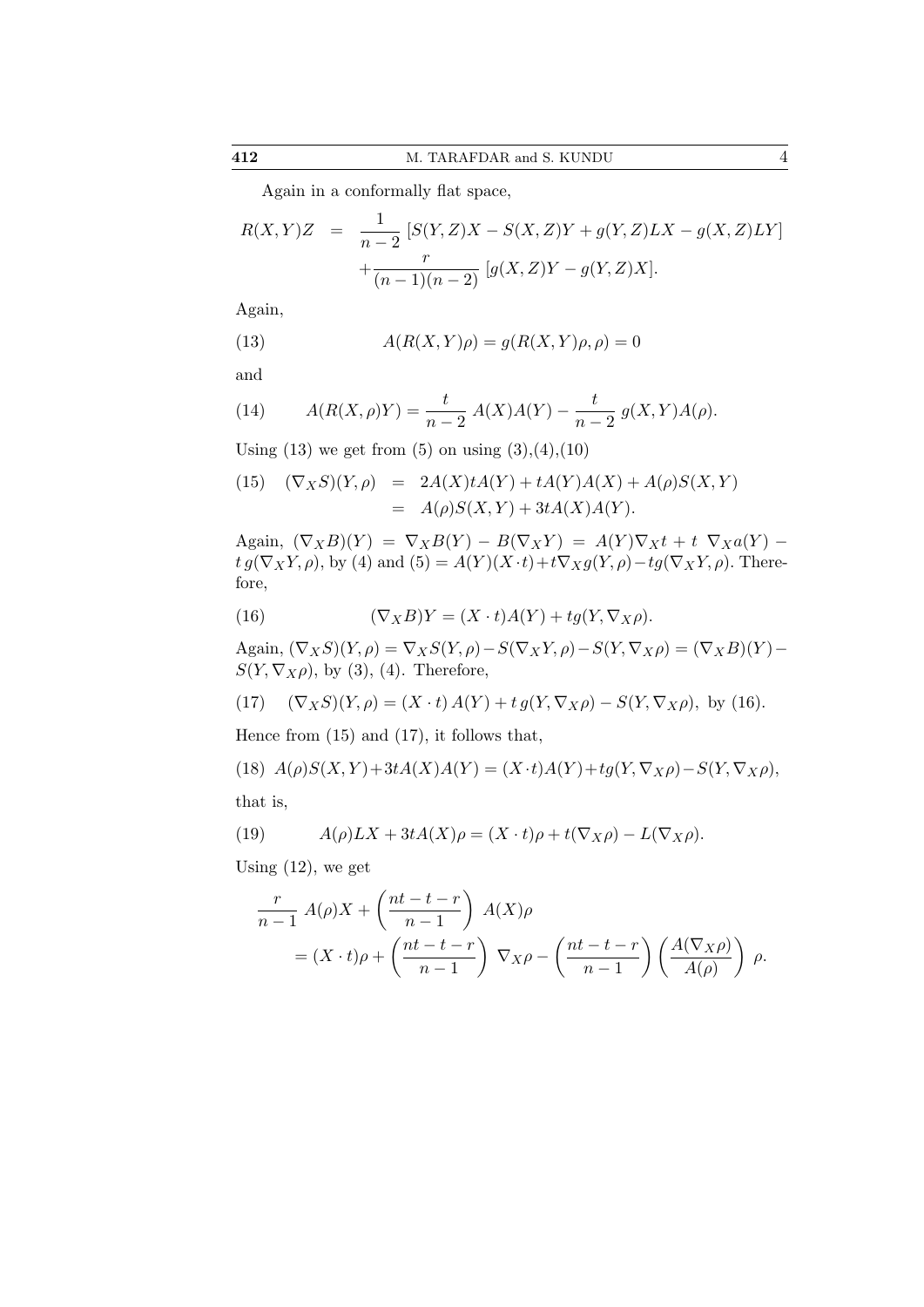We note that,  $A(\nabla_X \rho) = g(\nabla_X \rho, \rho)$ . As,  $(\nabla_X g)(\rho, \rho) = 0$ , we get  $A(\nabla_X \rho) =$  $\frac{1}{2} X \cdot g(\rho, \rho) = \frac{1}{2} X \cdot A(\rho).$ 

Thus the above result reduces to

$$
\nabla_X \rho = \left( \frac{rA(\rho)}{nt - t - r} \right) X + \left( A(X) - \frac{(n-1)(X \cdot t)}{nt - t - r} + \frac{X \cdot A(\rho)}{2A(\rho)} \right) \rho
$$
  
(20) =  $\sigma X + \omega(X)\rho$ ,

where

(21) 
$$
\sigma = \frac{r}{nt - t - r} A(\rho)
$$

and

(22) 
$$
\omega(X) = A(X) - \frac{n-1}{nt - t - r} (X \cdot t) + \frac{X \cdot A(\rho)}{2A(\rho)}.
$$

If  $\sigma = 0$ , then from (21) we get  $r = 0$ . Consequently from (6) we conclude that  $B(X) = 0$ . Using (10) this yields  $tA(X) = 0$ . Hence  $A(X) = 0$ , which is inadmissible by definition.

Hence,  $\sigma \neq 0$  and we can state:

**Theorem 3.1.** In a conformally flat  $(SPS)_n$ ,  $n > 3$ , the vector field  $\rho$ given by (2) is a torse forming vector field.

# 4. Conformally flat  $(SPS)_n, n > 3$ , with constant scalar curvature

If r is a non-zero constant, then from (6) we get  $2A(X)r + 3B(X) = 0$ , that is,

(23) 
$$
B(X) = -\frac{2}{3} r A(X).
$$

In this case, taking  $t = -\frac{2}{3}$  $\frac{2}{3}r$ , from (21) and (22) we get  $\sigma = -\frac{3}{2n+1} A(\rho)$ and  $\omega(X) = A(X) + \frac{X \cdot A(\rho)}{2A(\rho)}$ . Thus,

(24) 
$$
\nabla_X \rho = \sigma X + \omega(X)\rho,
$$

where

(25) 
$$
\sigma = -\frac{3}{2n+1} A(\rho)
$$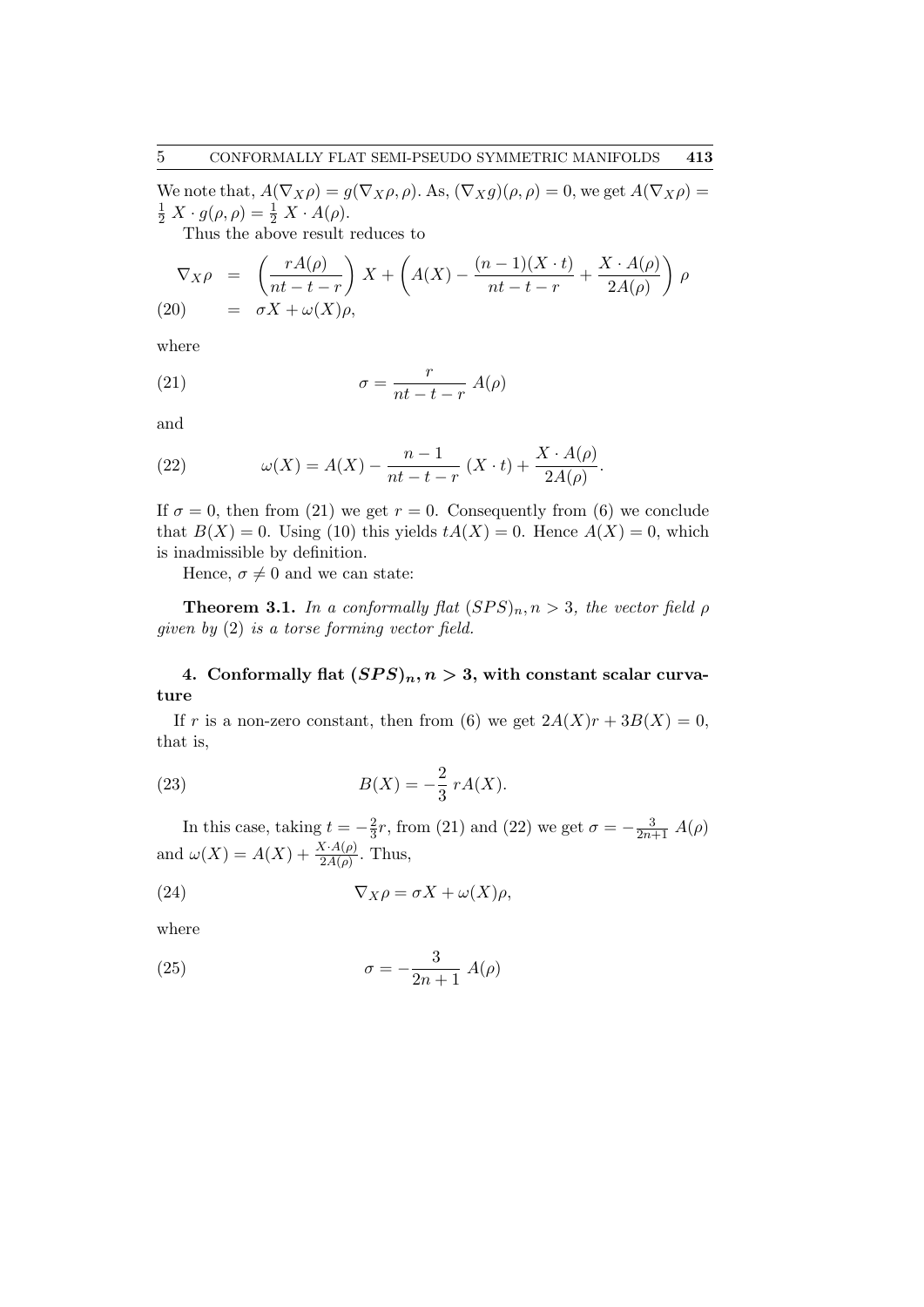(26) 
$$
\omega(X) = A(X) + \frac{X \cdot A(\rho)}{A(\rho)}.
$$

From (25), it follows that  $\sigma$  cannot be zero. Again from (26), it follows that  $\omega$  is closed if A is closed and  $\omega$  is not closed if A is not so. Hence we can state:

**Theorem 4.1.** In a conformally flat  $(SPS)<sub>n</sub>(n > 3)$  with constant scalar curvature, the vector field  $\rho$  defined by (2) is a proper torse forming vector field if the associated 1-form is not closed and  $\rho$  is a proper concircular vector field if A is closed.

It is known [1] that if a conformally flat manifold admits a proper concircular vector field, then, it is a subprojective manifold in the sense of Kagan.

Thus we can state

**Theorem 4.2.** If in a conformally flat  $(SPS)_n, n > 3$ , with constant scalar curvature, the associated 1-form is closed, the manifold is a subprojective manifold in the sense of Kagan.

## 5. Conformally flat  $(SPS)_n, n > 3$ , with constant scalar t

It is to be noted that if in a conformally flat  $(SPS)_n, n > 3$ , the scalar curvature r is constant, then the scalar t defined by (10) is equal to  $-\frac{2}{3}$  $rac{2}{3}r$ and is thus a constant. On the other hand, if the scalar  $t$  is a constant, then the scalar curvature  $r$  is not necessarily a constant. In this section, we consider a conformally flat  $(SPS)_n, n > 3$ , with constant scalar t.

From (11) we have,  $S(Y, Z) = \frac{r}{n-1} g(Y, Z) + \frac{nt-t-r}{n-1} T(Y) T(Z)$ , where

(27) 
$$
T(X) = \frac{A(X)}{\sqrt{A(\rho)}}.
$$

Let,

(28) 
$$
H(X,Y) = -\frac{1}{n-2} S(X,Y) + \frac{r}{2(n-1)(n-2)} g(X,Y).
$$

On using (26), we find from above,

(29) 
$$
H(X,Y) = -\frac{r}{2(n-1)(n-2)} g(X,Y) - \frac{nt-t-r}{(n-1)(n-2)} T(X)T(Y).
$$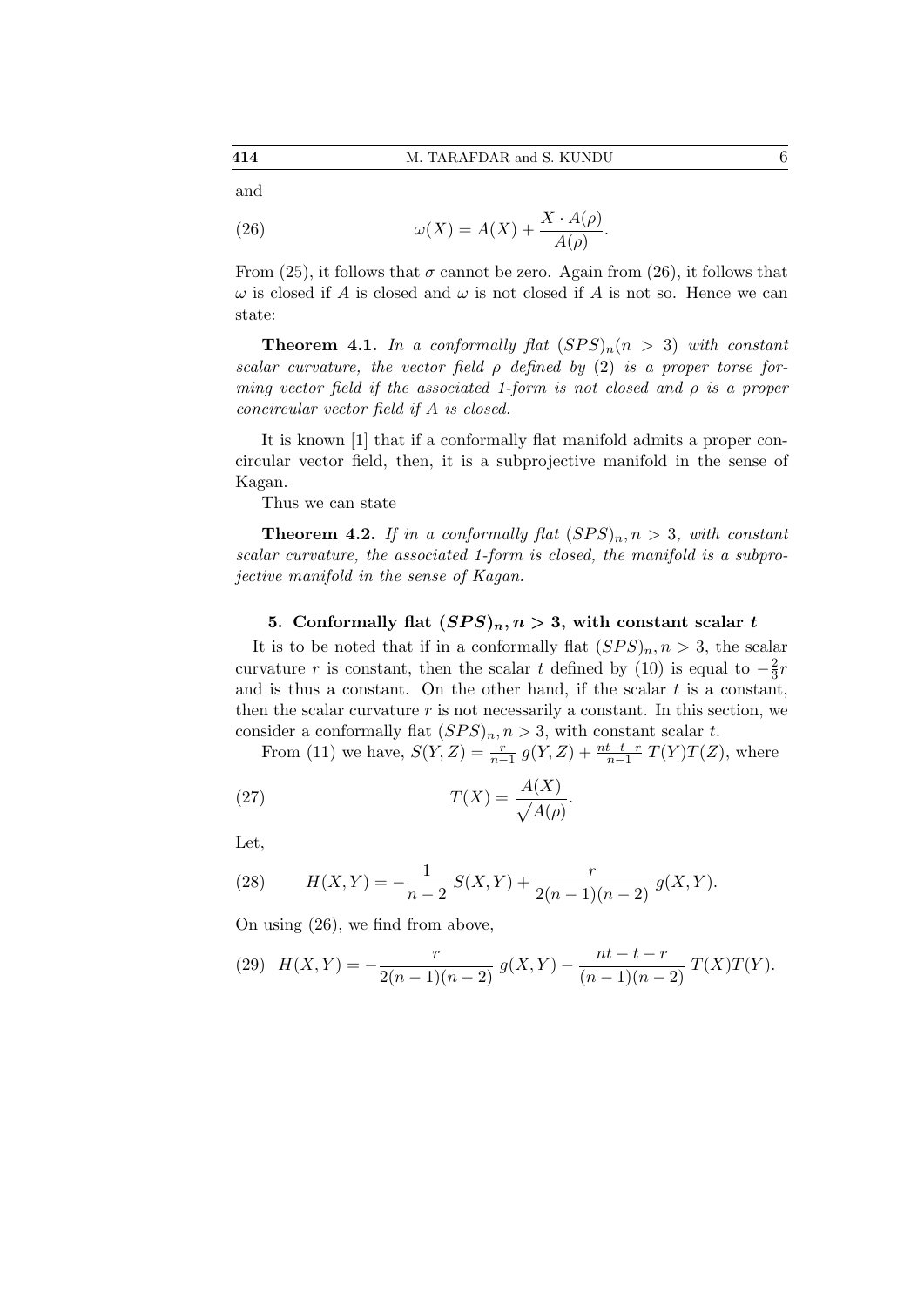We now put

(30) 
$$
\alpha^2 = \frac{r}{(n-1)(n-2)}.
$$

Then  $2\alpha(X \cdot \alpha) = \frac{X \cdot r}{(n-1)(n-2)}$ . Again from (6) we have  $X \cdot r = dr(X)$  $2A(X)r + 3B(X) = A(X)(2r + 3t)$ . Thus from above

(31) 
$$
\alpha(X \cdot \alpha) = \frac{A(X)(2r+3t)}{2(n-1)(n-2)}.
$$

Hence  $\alpha(X \cdot \alpha)\alpha(Y \cdot \alpha) = \frac{A(X)A(Y)(2r+3t)^2}{4(n-1)^2(n-2)^2}$  or,  $(X \cdot \alpha)(Y \cdot \alpha)$   $\frac{r}{(n-1)(n-2)}$  $\frac{A(X)A(Y)}{4(n-1)^2(n-2)^2}$   $(2r+3t)^2$  by (29). Thus

(32) 
$$
(X \cdot \alpha)(Y \cdot \alpha) = \frac{A(\rho)(2r+3t)^2}{4r(n-1)(n-2)} T(X)T(Y).
$$

Thus (28) takes the form,

(33) 
$$
H(X,Y) = -\frac{\alpha^2}{2} g(X,Y) + \beta(X \cdot \alpha)(Y \cdot \alpha)
$$

where

(34) 
$$
\beta = \frac{4r(r+t-nt)}{A(\rho)(2r+3t)^2}.
$$

If  $\alpha=0$ , then  $r=0$  and consequently from (6),  $A(X) = 0$ , which is inadmissible. Thus  $\alpha$  cannot be zero and hence we may take  $\alpha$  as positive in (32).

According to Chen and Yano [2], if in a conformally flat manifold, a  $(0,2)$  tensor H defined by

(35) 
$$
H(X,Y) = -\frac{1}{n-2}S(X,Y) + \frac{r}{2(n-1)(n-2)}g(X,Y)
$$

is expressible in the form

(36) 
$$
H(X,Y) = -\frac{\alpha^2}{2}g(X,Y) + \beta(X \cdot \alpha)(Y \cdot \alpha)
$$

where  $\alpha$ ,  $\beta$  are two scalars such that  $\alpha$  is positive, then the manifold is said to be a special conformally flat manifold. Hence from (33), it follows that